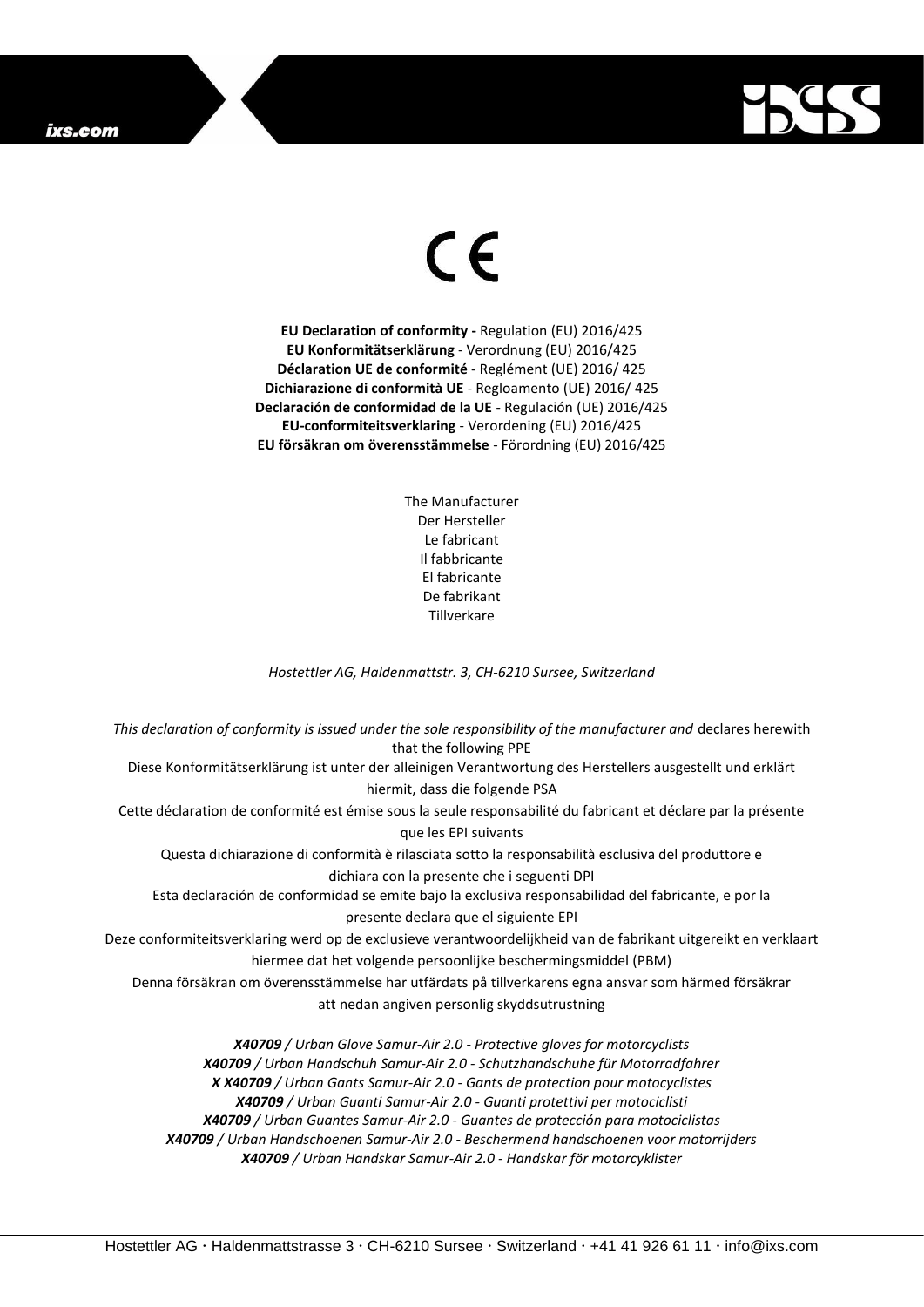



has undergone the EU-type examination conformity assessment procedure (module B) performed by the Notified Body, IDIADA AUTOMOTIVE TECHNOLOGY, S.A. (OC.0164), P. I. L'ALBORNAR, E-43710 Santa Olivia (Tarragona – Spain), which has issued the EU Type Examination Certificate No. MT21060109.

And is compliant with the following Standard: EN13594:2015.

hat das EU-Baumusterprüfungs-Konformitätsbewertungsverfahren durchlaufen (Modul B) durchgeführt von der benannten Stelle, IDIADA AUTOMOTIVE TECHNOLOGY, S.A. (OC.0164), P. I. L'ALBORNAR, E-43710 Santa Olivia (Tarragona – Spanien), die die EU-Baumusterprüfbescheinigung Nr. MT21060109 ausgestellt hat.

und entspricht der folgenden Norm: EN13594:2015.

a subi la procédure d'évaluation de la conformité pour l'examen de type UE (module B) réalisée par l'organisme notifié, IDIADA AUTOMOTIVE TECHNOLOGY, S.A. (OC.0164), P. I. L'ALBORNAR, E-43710 Santa Olivia (Tarragona – Espagne), qui a délivré le certificat d'examen de type UE n°. MT21060109

Et est conforme à la norme suivante: EN13594:2015.

è stato sottoposto alla procedura di valutazione della conformità dell'esame UE del tipo (modulo B) eseguita dall'organismo notificato, IDIADA AUTOMOTIVE TECHNOLOGY, S.A. (OC.0164), P. I. L'ALBORNAR, E-43710 Santa Olivia (Tarragona – Spagna), che ha rilasciato il certificato di esame UE del tipo n. MT21060109.

Ed è conforme alla seguente norma: EN13594:2015.

ha sido sometido al procedimiento de evaluación de conformidad del examen de tipo UE (módulo B) realizado por el organismo notificado, IDIADA AUTOMOTIVE TECHNOLOGY, S.A. (OC.0164), P. I. L'ALBORNAR, E-43710 Santa Olivia (Tarragona – España), que ha emitido el certificado de examen UE de tipo no. MT21060109.

Y cumple con el siguiente estándar: EN13594:2015.

de EG-typekeuring-conformiteitsbeoordelingsprocedure doorlopen (module B) heeft,uitgevoerd door de aangemelde instantie IDIADA AUTOMOTIVE TECHNOLOGY, S.A. (OC.0164), P. I. L'ALBORNAR, E-43710 Santa Olivia (Tarragona – Spanje) die het certificaat van EG-typeonderzoek nr. MT21060109 afgegeven heeft,

en voldoet aan de volgende norm: EN13594:2015.